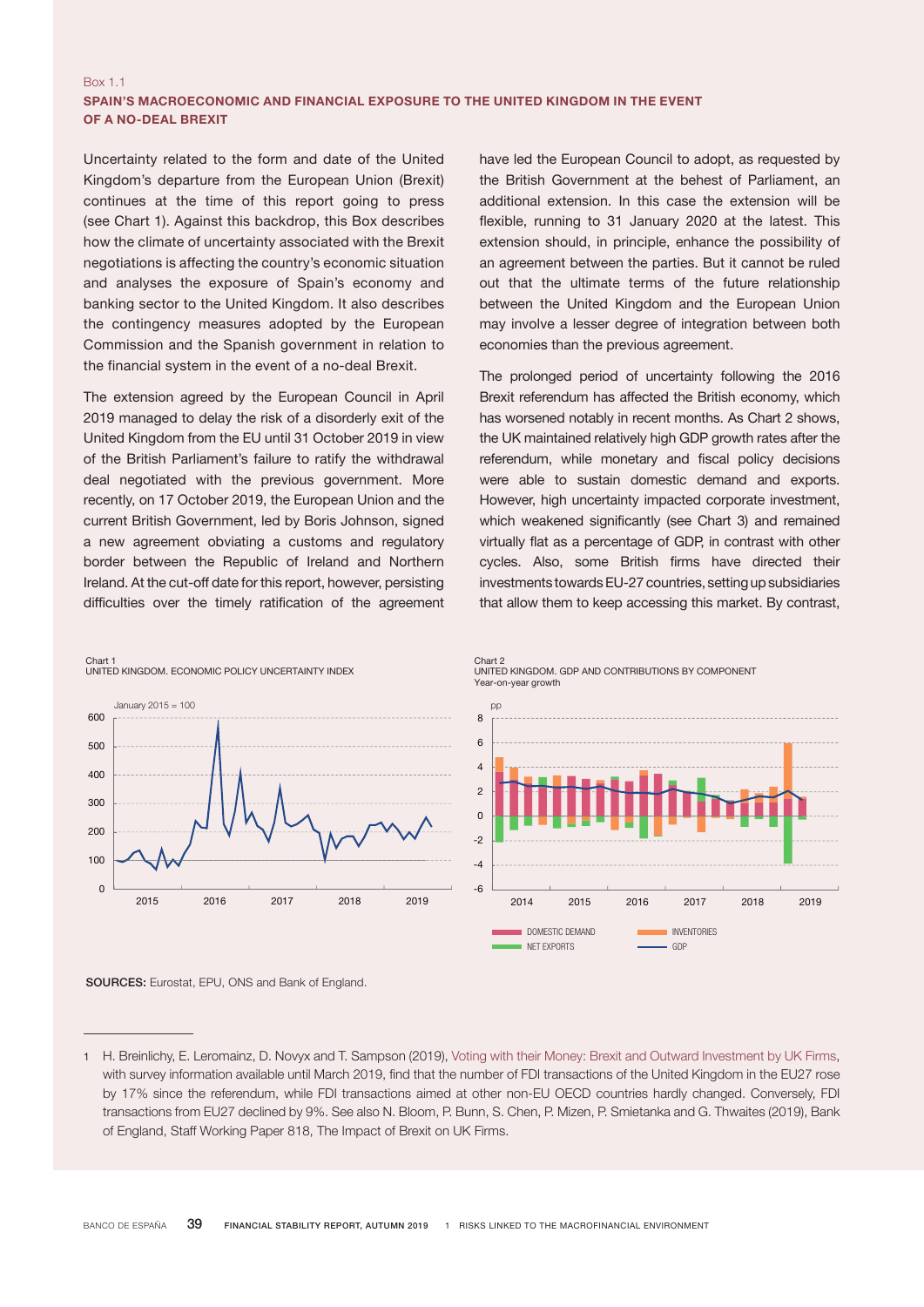the number of investment projects of EU-27 countries in the United Kingdom decreased by 9% after the referéndum.1

More recently, GDP growth figures available for 2019 H1 show some volatility associated with the inventory build-up process which took place in Q1 in view of the proximity of the first exit date agreed (31 March). However, the fall in industrial production, the decrease in corporate and consumer confidence to record lows and the recent slowdown in retail sales point to a gradual weakening of the British economy. European economies are already affected by lower demand from the United Kingdom, especially those with a greater commercial exposure to this economy (see Chart 4). In addition to the abovementioned fall in direct foreign investment flows, euro area exports to the United Kingdom post negative rates since mid-2016, with a cumulative decline of nearly 10% in real terms up to July 2019. But the effects of a possible nodeal Brexit would be much more disruptive for both parties, given their strong current commercial and financial links and the potential impact of this scenario on the financial markets. In particular, according to the latest Bank of England estimates, in the event of a no-deal Brexit, the United Kingdom's GDP would drop to 5.5% over

5 years below the baseline scenario from 2020 H1, while the unemployment rate and inflation would rise to 7% and 5.3%, respectively.

The Spanish economy's exposure to the United Kingdom is significant. Therefore, a no-deal departure would have notable consequences. The volume of goods trade with the United Kingdom, which would be negatively affected by the increase in tariffs to the levels currently in force for third countries, is not particularly high, but is significant. Spanish exports of goods to the United Kingdom account for 1.7% of GDP, a percentage that is lower than the average for the euro area (2.6%), although the agri-food sector's exposure is higher. In services, the exposure of Spain's economy to the United Kingdom (1.6% of GDP) is higher. In this case, some specific areas, such as the tourism sector, could be especially affected. The United Kingdom is the main country of origin of tourist flows to Spain, representing around 20% 2 of tourist inflows and of total spending. This is compounded 0 by the exposure of financial services and telecommunications export firms. $2$  As a whole, it is estimated that the cost through these channels of a disorderly exit of the United Kingdom for the Spanish economy may be substantial (around 0.7 pp of GDP in 5 years). $3$ e<br>Iom for the Spanish economy may be substan  $\overline{\phantom{0}}$ pp

DOMESTIC DEMAND INVENTORIES





<sup>2</sup> The second-home market, which traditionally attracted many British citizens, particularly in the Mediterranean provinces, is one of the most exposed sectors to a no-deal Brexit.

<sup>3</sup> See Vega (2019), [Brexit: current situation and outlook](https://www.bde.es/f/webbde/SES/Secciones/Publicaciones/PublicacionesSeriadas/DocumentosOcasionales/19/Files/do1905e.pdf), Occasional Paper No 1905 of the Banco de España.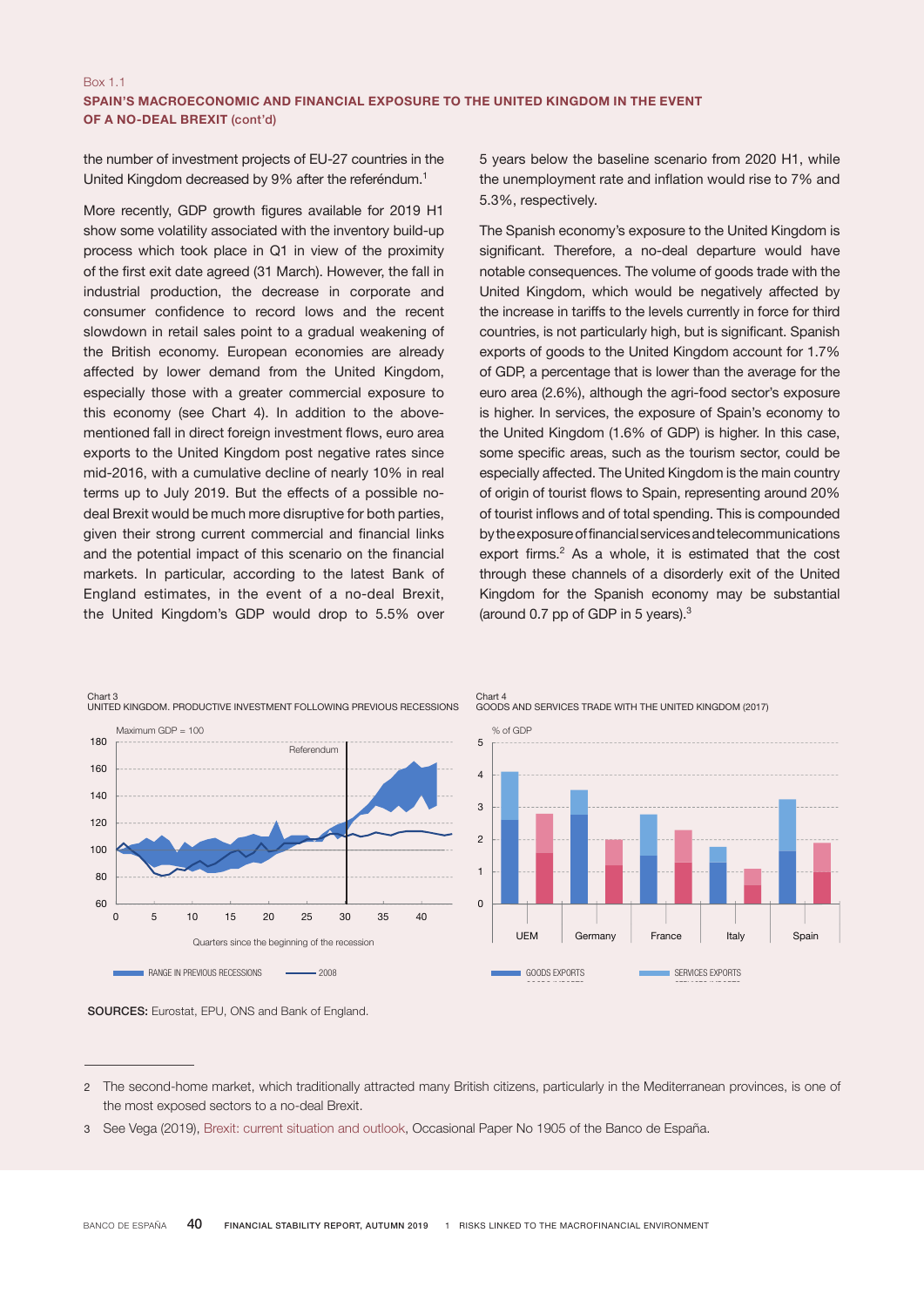## Box 1.1 SPAIN'S MACROECONOMIC AND FINANCIAL EXPOSURE TO THE UNITED KINGDOM IN THE EVENT OF A NO-DEAL BREXIT (cont'd)

As regards the banking sector's exposure, the foreign banks with the greatest weight in the British financial system are the Spanish, US, German and French banks. As a whole, they exceed 50% of the exposures of foreign banks in the United Kingdom, according to the latest available the data published by the Bank for International Settlements (BIS), which related to June 2019.<sup>4</sup> Spain has the highest exposure (16.1%), followed by the United States (15.9%). As regards other European countries, Germany (10.6%), France (8.2%) and the Netherlands (4%) have the greatest exposures (see Chart 5).

However, from the perspective of each of these countries, the importance of these exposures will depend on the size of their respective banking sectors. Thus, according to data published by the European Banking Authority (EBA), in the latest transparency exercise relating to June 2018, Irish banks appear to be the ones most exposed in relative terms, followed by Spanish banks (23.8% and 14%, respectively, of exposure to the United Kingdom as a percentage of total exposure). The exposure of Germany, France and the Netherlands to the United Kingdom was below 5% of the total exposure (see Chart  $6$ ).<sup>5</sup> In absolute er, m rity (  $G \cup G$ and I

Chart 5 FOREIGN BANKS' EXPOSURE TO THE UNITED KINGDOM (a) SPANISH BANKS' EXPOSURE TO THE UNITED KINGDOM June 2019 June 2019



10.6%

terms, Spain, together with France and Germany, were the countries with the highest volume.

The exposure of Spanish banks is mainly concentrated in loans, accounting for more than 85% of their financial assets in the United Kingdom as at June 2019. Household loans (54.9%) and, more specifically, mortgage loans, have the highest weight in total exposure (see Chart 7).

Over a longer time frame, an increase is observed in the volume of loans of Spanish banks in the United Kingdom from the levels of December 2014. Also, the NPL ratio decreased from 1.6% in December 2014 to below 1% in June 2019 (see Chart 8).

In any event, in order to assess the potential impact of a no-deal Brexit on Spanish credit institutions, it should be taken into account that these exposures arise from the activity of subsidiaries with financial autonomy and a retail-oriented business model. This means that the main risk would be the potential deterioration of the British economy, which would entail a significant increase in NPL ratios and the possible depreciation of the pound sterling.  $m$ orny, which would entail a significant incl  $\mathsf{S}\mathsf{I}\mathsf{E}\mathsf{I}\mathsf{III}\mathsf{I}\mathsf{G}\mathsf{I}$ 



Chart 6 Chart 8 SIGNIFICANCE OF EXPOSURE TO THE UNITED KINGDOM (b)

SOURCES: BIS, EBA and Banco de España.

7.5% 8.2%

a Chart 5 shows the outstanding balance of loans based on the direct counterparty according to the consolidated banking statistics (CBS) of the BIS. b Chart 6 shows the credit exposure to the United Kingdom of the main banks in EU countries (other than the United Kingdom), and the weight in total exposure.

6.4%

OTHER COUNTRIES

<sup>4</sup> See [CBS](https://www.bis.org/statistics/consstats.htm?m=6%7C31%7C70) (2019) of the BIS.

<sup>5</sup> See [transparency exercise](https://eba.europa.eu/risk-analysis-and-data/eu-wide-transparency-exercise/2018/results) (2018) of the EBA.